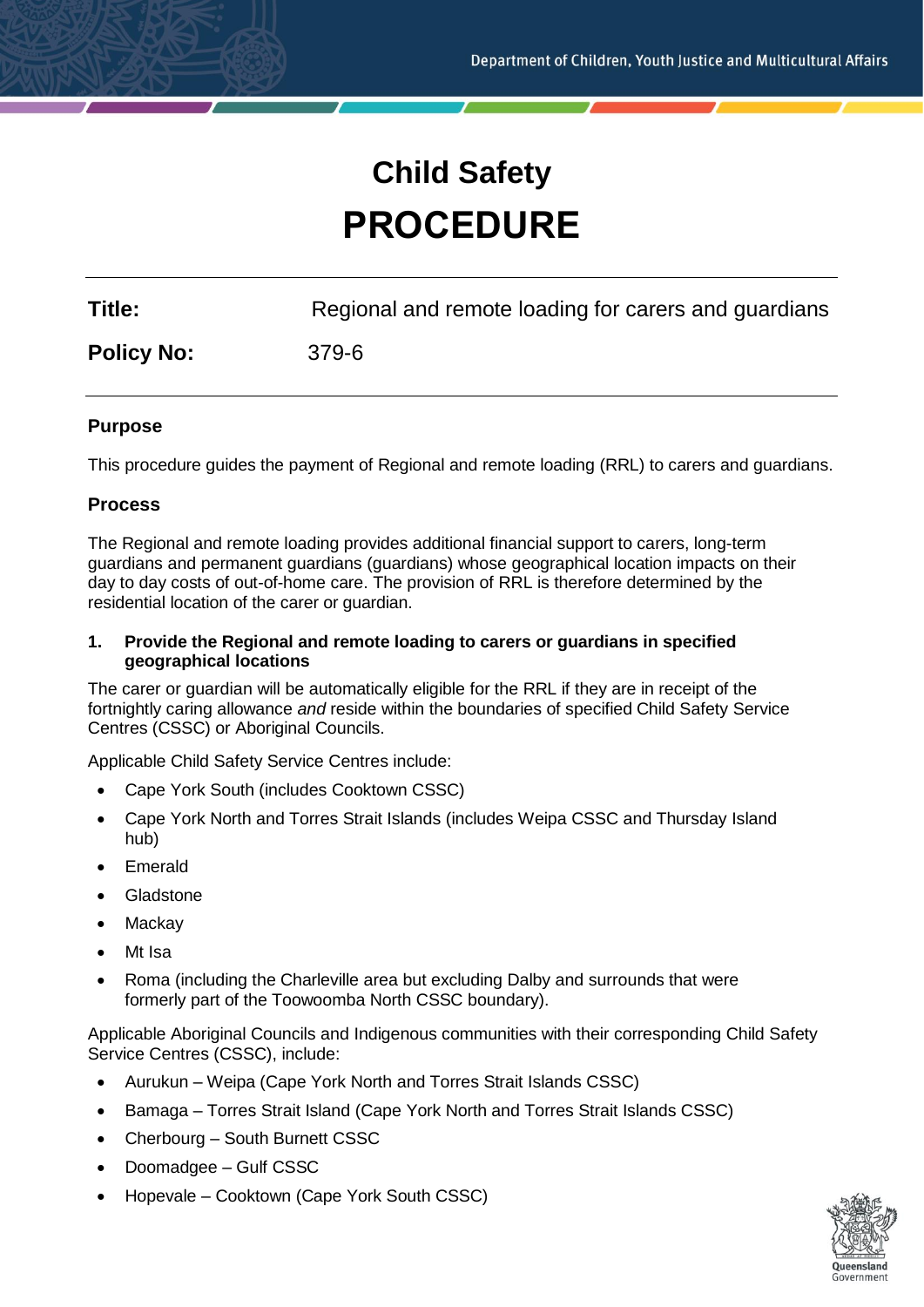- Injinoo Torres Strait Island (Cape York North and Torres Strait Islands CSSC)
- Kowanyama (Cape York South CSSC)
- Mornington Island Gulf CSSC
- Napranum Weipa (Cape York North and Torres Strait Islands CSSC)
- New Mapoon Torres Strait Island (Cape York North and Torres Strait Islands CSSC)
- Palm Island (Townsville CSSC)
- Pormpuraaw (Cape York South CSSC)
- Seisia Torres Strait Island (Cape York North and Torres Strait Islands CSSC)
- Torres Strait Torres Strait Island (Cape York North and Torres Strait Islands CSSC)
- Umagico Torres Strait Island (Cape York North and Torres Strait Islands CSSC)
- Woorabinda Rockhampton South
- Wujal Wujal Cooktown (Cape York South CSSC)
- Yarrabah Edmonton CSSC.

Where a region makes CSSC boundary changes that impact on RRL eligibility for the carer or guardian, the following applies:

- Where a carer or guardian is residing in a location that was RRL eligible prior to the boundary change, payment of RRL will continue.
- Where a carer or guardian is residing in a location that was not RRL eligible prior to the boundary change, payment of RRL will not be made (for example, boundary changes in the South West region meant that Dalby moved from being within the Toowoomba North CSSC boundary to the Roma CSSC boundary. Carers who live in Dalby were not automatically eligible for RRL simply due to the boundary change).

CSSC boundary changes will trigger a review of the Regional and remote loading for carers and guardians procedure so carers and guardians and CSSCs are not adversely affected.

#### **2. Respond to requests by carers and guardians outside of the regional and remote loading areas**

Carers and guardians bordering the designated areas listed above may be considered for the receipt of RRL in exceptional circumstances.

Where a carer and guardian resides on the border of a designated area and makes a request for the RRL, the Child Safety Service Centre Manager will:

- assess the circumstances of the request
- decide whether to endorse the carer's or guardian's request for the allowance
- if endorsed, submit the request to the Regional Director, Child Safety, for their consideration and an approval decision.

A Child Safety officer will communicate the approval decision and where applicable, the rationale for the decision, to the carer or guardian.

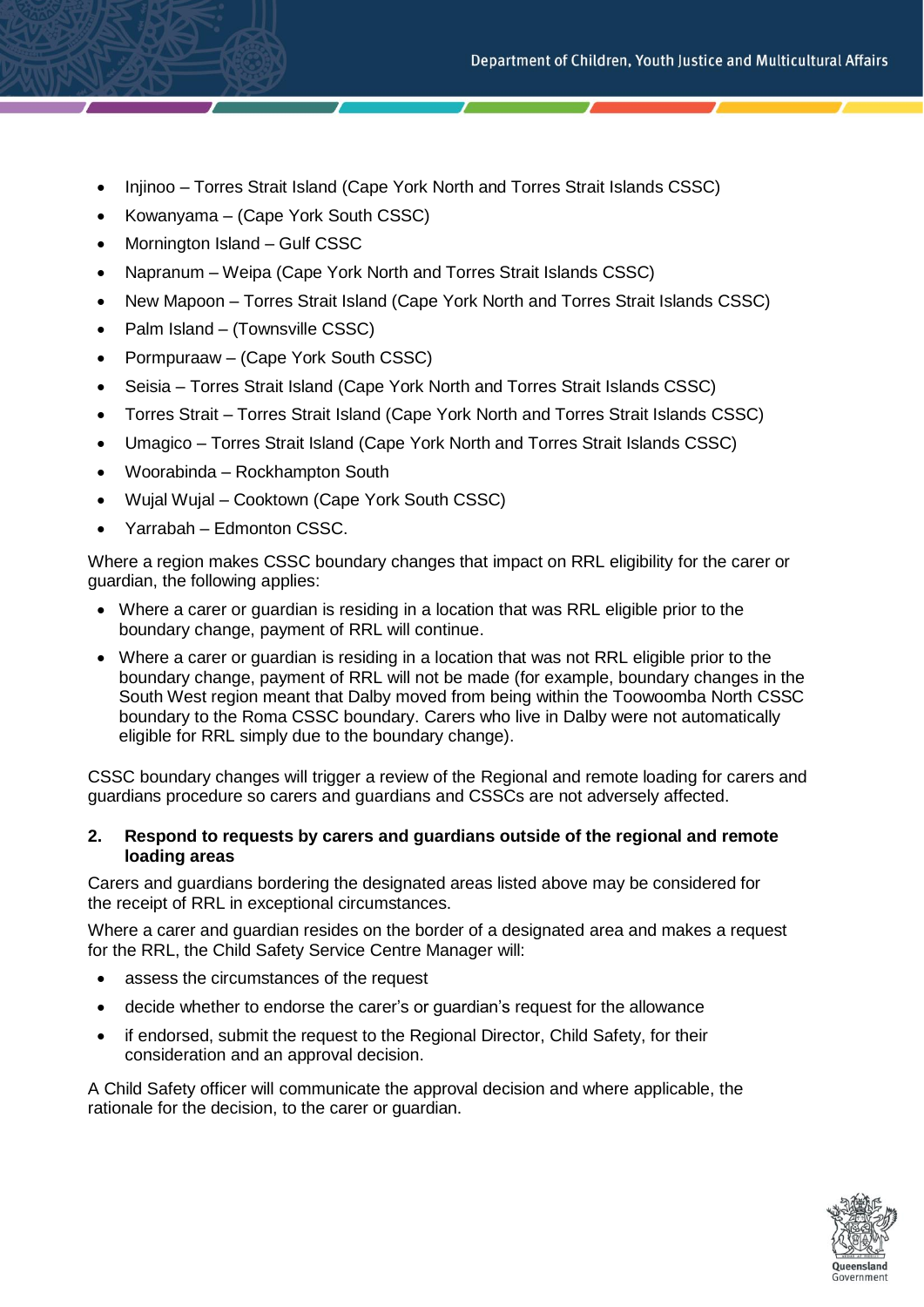# **3. Facilitate the payment of the Regional and remote loading**

The RRL is processed through the Carepay system. To commence RRL payments for the carer or guardian:

- in Carepay, add Regional/Remote loading to the Manual Regional/Remote loading payment grid in the Details screen of the carer profile
- submit the task for approval.

Once regional and remote loading has been added to a carer's or guardian's profile in Carepay and the task is approved, the system will apply the allowance to all placements that fall within the allowance period start and end dates.

For further information, refer to the Policy statement, Expenses – Fortnightly caring allowance and inter-state foster payments.

Note: The provision of the RRL does not preclude the reimbursement of Child related costs in accordance with a child's approved case plan.

The Regional and remote loading is not subject to tax and is not to be cited by carers or guardian's as income for any purpose, including yearly tax returns, applications for Commonwealth benefits, or when applying for loans from financial institutions.

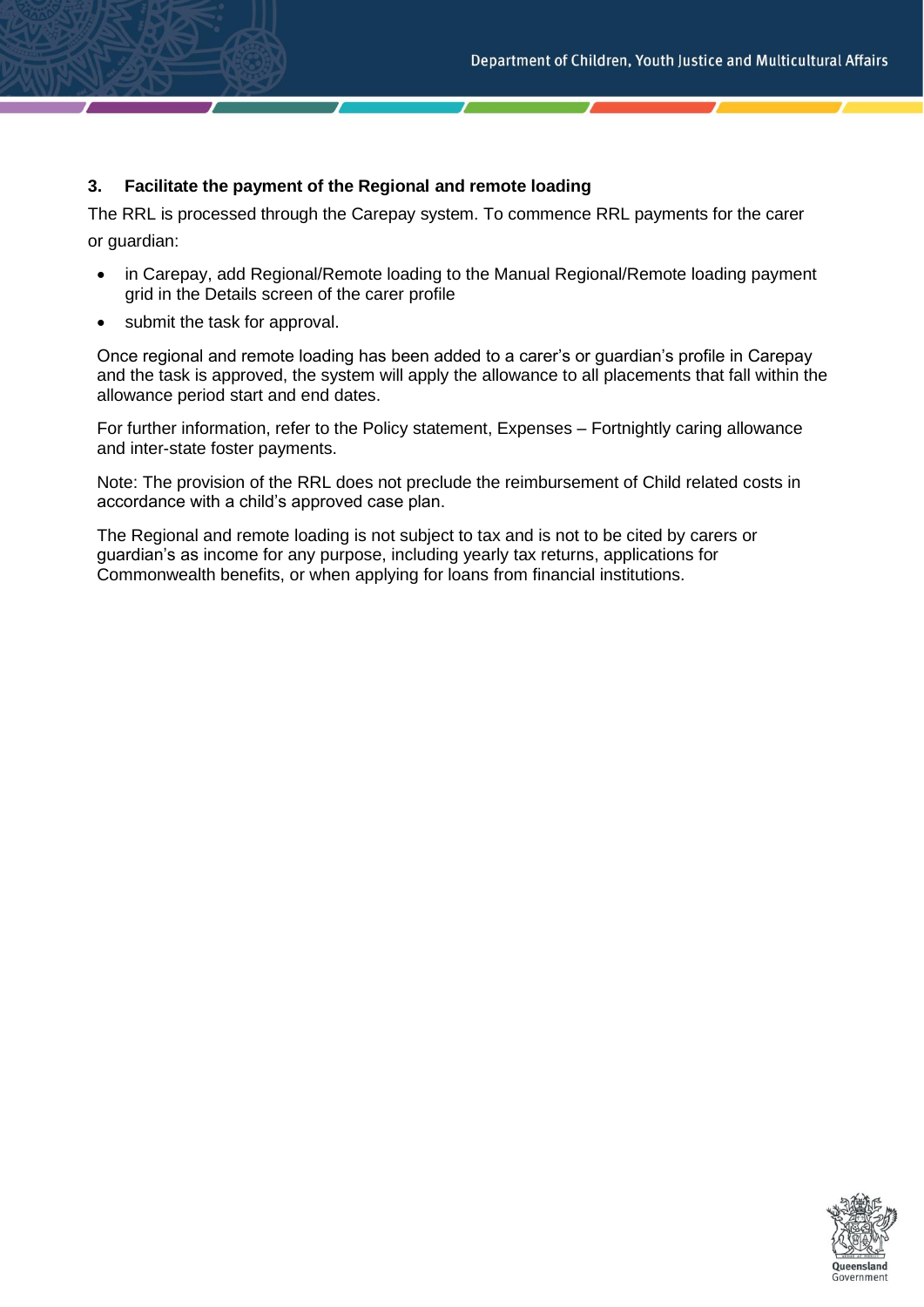| <b>Records File No.:</b> | ADM/07230                                     |
|--------------------------|-----------------------------------------------|
| Date of approval:        | 28 August 2015                                |
| Date of operation:       | 14 November 2016                              |
| Date to be reviewed:     | 28 August 2018 (minor update 18 October 2018) |
|                          |                                               |
| Office:                  | Department of Child Safety, Youth and Women   |
| <b>Help Contact:</b>     | <b>Operational Support</b>                    |
|                          |                                               |
| <b>Links</b>             |                                               |
| <b>Policy:</b>           |                                               |

379-6 Regional and remote loading for carers and guardians

#### **Related Procedures:**

Child Related Costs – Carer support (597)

Child Related Costs – Client support and family contact (598)

- Child Related Costs Education support (599)
- Child Related Costs Long-term guardian support (608)
- Child Related Costs Medical (596)
- Child Related Costs Outfitting (600)
- Child related costs placement funding (628)
- Child related costs placement support funding (629)
- Child Related Costs Travel (595)
- Complex Support Needs Allowance (612)
- Dual payment of care allowances (289)
- Expenses Fortnightly caring allowance and inter-state foster payments (365)

Expenses - General (FSE001)

High Support Needs Allowance (296)